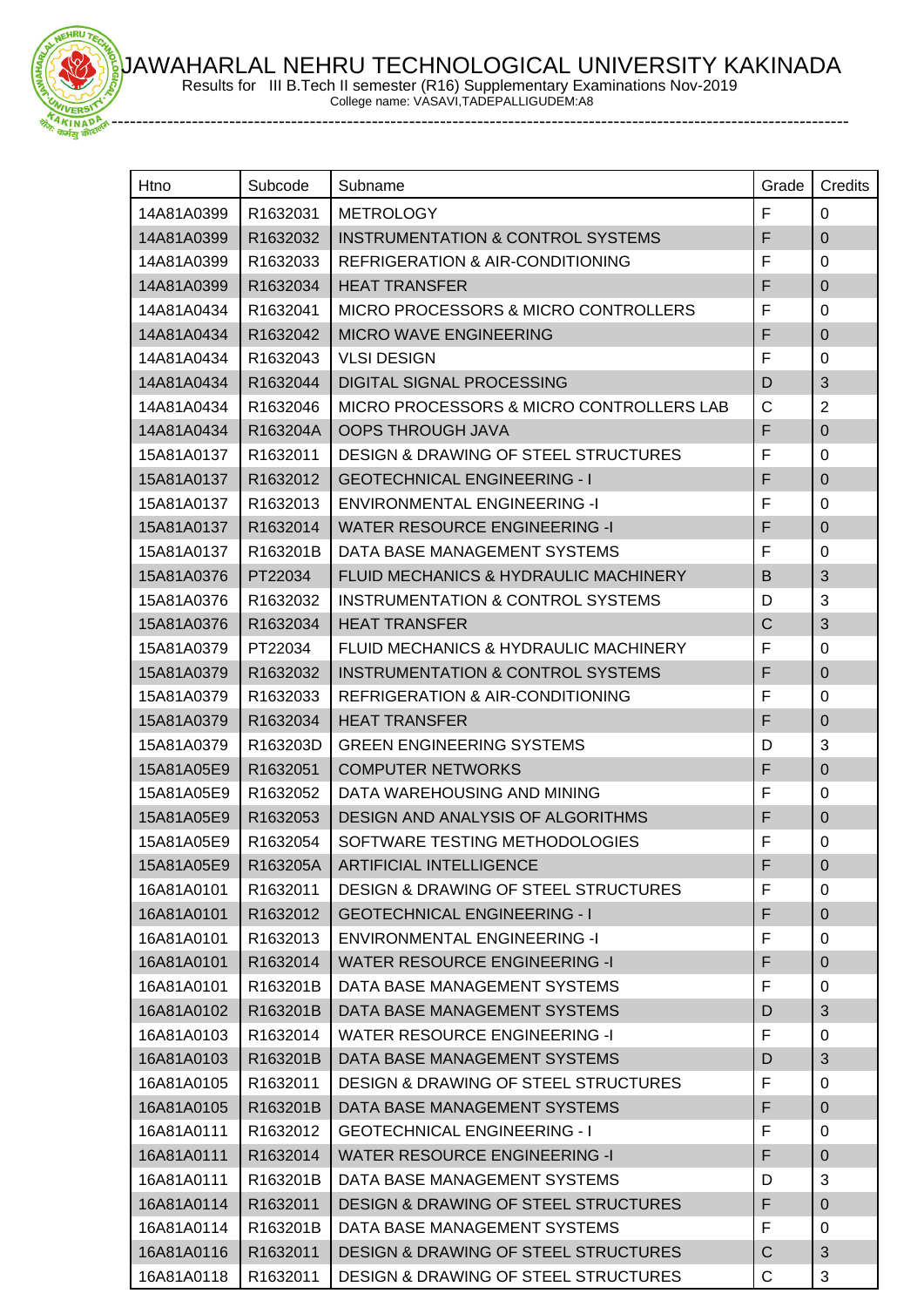| Htno       | Subcode  | Subname                                         | Grade | Credits        |
|------------|----------|-------------------------------------------------|-------|----------------|
| 16A81A0118 | R1632012 | <b>GEOTECHNICAL ENGINEERING - I</b>             | F     | $\pmb{0}$      |
| 16A81A0118 | R1632014 | <b>WATER RESOURCE ENGINEERING -I</b>            | D     | 3              |
| 16A81A0119 | R1632011 | <b>DESIGN &amp; DRAWING OF STEEL STRUCTURES</b> | F     | $\mathbf 0$    |
| 16A81A0120 | R1632011 | <b>DESIGN &amp; DRAWING OF STEEL STRUCTURES</b> | F     | 0              |
| 16A81A0120 | R1632012 | <b>GEOTECHNICAL ENGINEERING - I</b>             | F     | $\mathbf 0$    |
| 16A81A0120 | R1632014 | <b>WATER RESOURCE ENGINEERING -I</b>            | D     | 3              |
| 16A81A0120 | R163201B | DATA BASE MANAGEMENT SYSTEMS                    | C     | 3              |
| 16A81A0122 | R1632011 | <b>DESIGN &amp; DRAWING OF STEEL STRUCTURES</b> | C     | 3              |
| 16A81A0122 | R163201B | DATA BASE MANAGEMENT SYSTEMS                    | F     | $\mathbf 0$    |
| 16A81A0125 | R1632011 | <b>DESIGN &amp; DRAWING OF STEEL STRUCTURES</b> | D     | 3              |
| 16A81A0125 | R1632012 | <b>GEOTECHNICAL ENGINEERING - I</b>             | F     | $\pmb{0}$      |
| 16A81A0125 | R1632014 | WATER RESOURCE ENGINEERING -I                   | F     | 0              |
| 16A81A0125 | R163201B | DATA BASE MANAGEMENT SYSTEMS                    | D     | 3              |
| 16A81A0126 | R1632011 | <b>DESIGN &amp; DRAWING OF STEEL STRUCTURES</b> | F     | 0              |
| 16A81A0126 | R1632014 | <b>WATER RESOURCE ENGINEERING -I</b>            | F     | $\mathbf 0$    |
| 16A81A0126 | R163201B | DATA BASE MANAGEMENT SYSTEMS                    | F     | 0              |
| 16A81A0127 | R1632011 | DESIGN & DRAWING OF STEEL STRUCTURES            | F     | $\mathbf 0$    |
| 16A81A0127 | R1632012 | <b>GEOTECHNICAL ENGINEERING - I</b>             | F     | 0              |
| 16A81A0127 | R1632014 | <b>WATER RESOURCE ENGINEERING -I</b>            | F     | $\mathbf 0$    |
| 16A81A0127 | R1632017 | ENVIRONMENTAL ENGINEERING LAB                   | В     | $\overline{2}$ |
| 16A81A0127 | R163201B | DATA BASE MANAGEMENT SYSTEMS                    | F     | $\mathbf 0$    |
| 16A81A0130 | R1632011 | <b>DESIGN &amp; DRAWING OF STEEL STRUCTURES</b> | F     | 0              |
| 16A81A0130 | R1632012 | <b>GEOTECHNICAL ENGINEERING - I</b>             | F     | $\pmb{0}$      |
| 16A81A0130 | R1632014 | <b>WATER RESOURCE ENGINEERING -I</b>            | F     | 0              |
| 16A81A0130 | R163201B | DATA BASE MANAGEMENT SYSTEMS                    | F     | $\mathbf 0$    |
| 16A81A0131 | R1632011 | <b>DESIGN &amp; DRAWING OF STEEL STRUCTURES</b> | F     | 0              |
| 16A81A0131 | R1632013 | <b>ENVIRONMENTAL ENGINEERING -I</b>             | F     | $\mathbf 0$    |
| 16A81A0131 | R1632014 | WATER RESOURCE ENGINEERING -I                   | F     | 0              |
| 16A81A0131 | R163201B | DATA BASE MANAGEMENT SYSTEMS                    | F     | $\pmb{0}$      |
| 16A81A0132 | R1632011 | <b>DESIGN &amp; DRAWING OF STEEL STRUCTURES</b> | D     | 3              |
| 16A81A0132 | R1632012 | <b>GEOTECHNICAL ENGINEERING - I</b>             | F     | $\pmb{0}$      |
| 16A81A0132 | R163201B | DATA BASE MANAGEMENT SYSTEMS                    | D     | $\mathbf{3}$   |
| 16A81A0134 | R1632014 | <b>WATER RESOURCE ENGINEERING -I</b>            | C     | 3              |
| 16A81A0134 | R163201B | DATA BASE MANAGEMENT SYSTEMS                    | D     | 3              |
| 16A81A0136 | R1632018 | COMPUTER AIDED ENGINEERING LAB                  | A     | $\overline{2}$ |
| 16A81A0138 | R1632014 | <b>WATER RESOURCE ENGINEERING -I</b>            | F     | 0              |
| 16A81A0139 | R1632014 | <b>WATER RESOURCE ENGINEERING -I</b>            | D     | 3              |
| 16A81A0139 | R163201B | DATA BASE MANAGEMENT SYSTEMS                    | F     | 0              |
| 16A81A0142 | R1632014 | <b>WATER RESOURCE ENGINEERING -I</b>            | D     | $\sqrt{3}$     |
| 16A81A0142 | R163201B | DATA BASE MANAGEMENT SYSTEMS                    | F     | 0              |
| 16A81A0143 | R163201B | DATA BASE MANAGEMENT SYSTEMS                    | F     | $\pmb{0}$      |
| 16A81A0144 | R1632014 | <b>WATER RESOURCE ENGINEERING -I</b>            | D     | 3              |
| 16A81A0144 | R163201B | DATA BASE MANAGEMENT SYSTEMS                    | F     | $\pmb{0}$      |
| 16A81A0145 | R1632012 | <b>GEOTECHNICAL ENGINEERING - I</b>             | F     | 0              |
| 16A81A0145 | R163201B | DATA BASE MANAGEMENT SYSTEMS                    | D     | 3              |
| 16A81A0201 | R1632023 | MICRO PROCESSORS AND MICRO CONTROLLERS          | D     | 3              |
| 16A81A0203 | R1632022 | POWER SYSTEM ANALYSIS                           | F     | $\mathbf 0$    |
| 16A81A0203 | R1632024 | DATA STRUCTURES                                 | F     | 0              |
| 16A81A0208 | R1632023 | MICRO PROCESSORS AND MICRO CONTROLLERS          | D     | 3              |
| 16A81A0208 | R1632024 | DATA STRUCTURES                                 | D     | 3              |
| 16A81A0208 | R163202F | ENERGY AUDIT AND CONSERVATION&MANAGEMENT        | F     | 0              |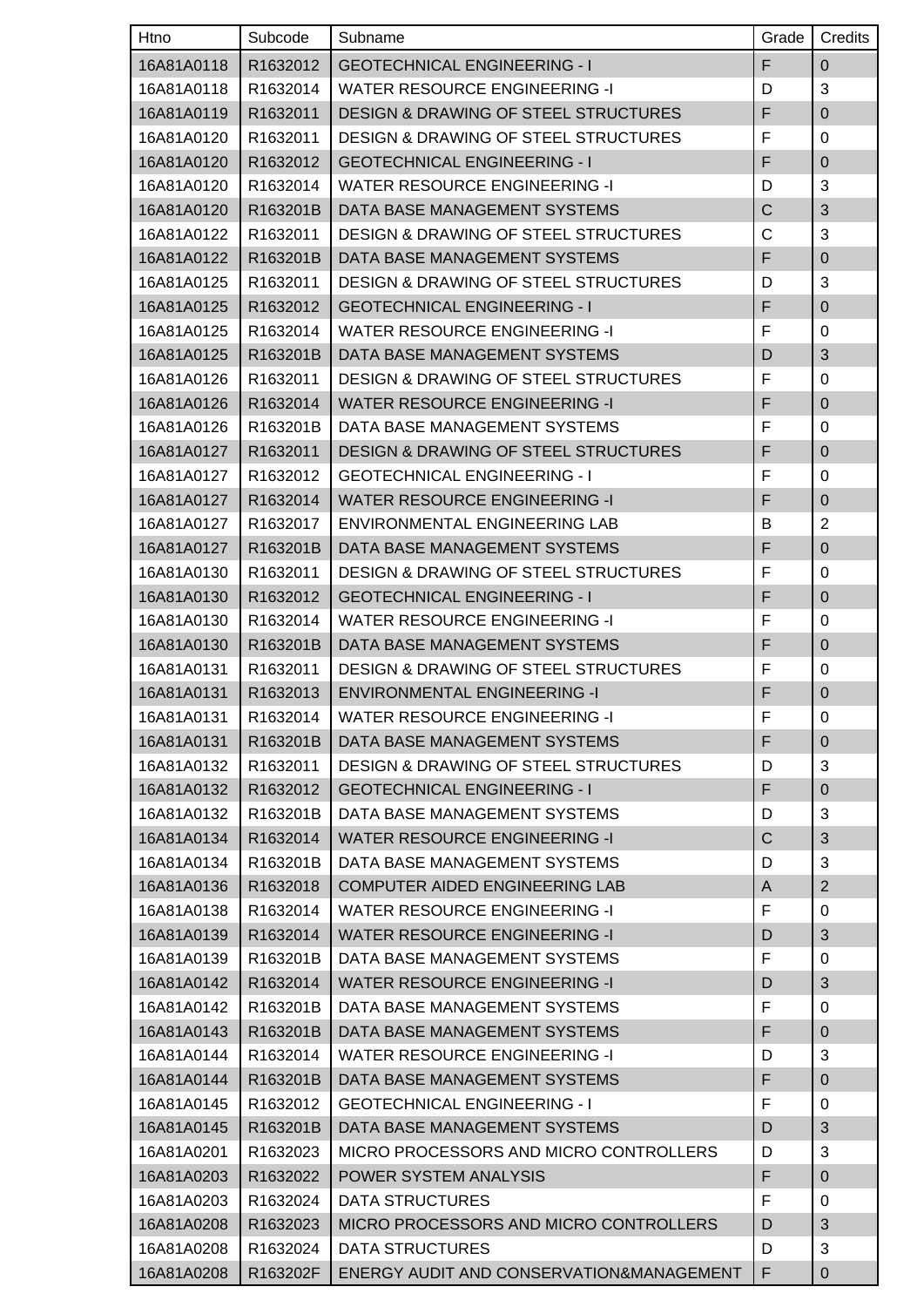| Htno       | Subcode  | Subname                                  | Grade | Credits      |
|------------|----------|------------------------------------------|-------|--------------|
| 16A81A0209 | R1632022 | <b>POWER SYSTEM ANALYSIS</b>             | D     | 3            |
| 16A81A0209 | R1632023 | MICRO PROCESSORS AND MICRO CONTROLLERS   | C     | 3            |
| 16A81A0214 | R1632022 | POWER SYSTEM ANALYSIS                    | C     | 3            |
| 16A81A0215 | R1632022 | POWER SYSTEM ANALYSIS                    | F     | $\pmb{0}$    |
| 16A81A0215 | R1632023 | MICRO PROCESSORS AND MICRO CONTROLLERS   | F     | 0            |
| 16A81A0215 | R1632024 | <b>DATA STRUCTURES</b>                   | F     | $\mathbf{0}$ |
| 16A81A0222 | R1632021 | POWER ELECTRONIC CONTROLLERS & DRIVES    | D     | 3            |
| 16A81A0222 | R1632022 | POWER SYSTEM ANALYSIS                    | C     | 3            |
| 16A81A0223 | R1632023 | MICRO PROCESSORS AND MICRO CONTROLLERS   | C     | 3            |
| 16A81A0223 | R1632024 | <b>DATA STRUCTURES</b>                   | F     | $\mathbf 0$  |
| 16A81A0224 | R1632022 | POWER SYSTEM ANALYSIS                    | D     | 3            |
| 16A81A0227 | R1632022 | POWER SYSTEM ANALYSIS                    | F     | $\mathbf 0$  |
| 16A81A0227 | R1632023 | MICRO PROCESSORS AND MICRO CONTROLLERS   | F     | 0            |
| 16A81A0227 | R1632024 | <b>DATA STRUCTURES</b>                   | F     | $\pmb{0}$    |
| 16A81A0227 | R163202F | ENERGY AUDIT AND CONSERVATION&MANAGEMENT | F     | 0            |
| 16A81A0234 | R1632022 | POWER SYSTEM ANALYSIS                    | F     | $\pmb{0}$    |
| 16A81A0234 | R1632023 | MICRO PROCESSORS AND MICRO CONTROLLERS   | F     | 0            |
| 16A81A0234 | R1632024 | <b>DATA STRUCTURES</b>                   | F     | $\mathbf 0$  |
| 16A81A0235 | R1632022 | POWER SYSTEM ANALYSIS                    | F     | 0            |
| 16A81A0235 | R1632023 | MICRO PROCESSORS AND MICRO CONTROLLERS   | F     | $\mathbf 0$  |
| 16A81A0235 | R1632024 | <b>DATA STRUCTURES</b>                   | F     | 0            |
| 16A81A0235 | R163202F | ENERGY AUDIT AND CONSERVATION&MANAGEMENT | F     | $\mathbf 0$  |
| 16A81A0236 | R1632022 | POWER SYSTEM ANALYSIS                    | F     | 0            |
| 16A81A0238 | R1632022 | POWER SYSTEM ANALYSIS                    | C     | 3            |
| 16A81A0242 | R1632021 | POWER ELECTRONIC CONTROLLERS & DRIVES    | F     | 0            |
| 16A81A0242 | R1632022 | POWER SYSTEM ANALYSIS                    | F     | $\pmb{0}$    |
| 16A81A0243 | R1632022 | POWER SYSTEM ANALYSIS                    | D     | 3            |
| 16A81A0245 | R1632022 | POWER SYSTEM ANALYSIS                    | D     | $\sqrt{3}$   |
| 16A81A0247 | R1632023 | MICRO PROCESSORS AND MICRO CONTROLLERS   | F     | 0            |
| 16A81A0247 | R1632024 | <b>DATA STRUCTURES</b>                   | F     | $\mathbf 0$  |
| 16A81A0250 | R1632022 | POWER SYSTEM ANALYSIS                    | F     | 0            |
| 16A81A0254 | R1632022 | POWER SYSTEM ANALYSIS                    | F     | $\mathbf 0$  |
| 16A81A0254 | R1632023 | MICRO PROCESSORS AND MICRO CONTROLLERS   | F     | 0            |
| 16A81A0260 | R1632021 | POWER ELECTRONIC CONTROLLERS & DRIVES    | B     | 3            |
| 16A81A0261 | R1632021 | POWER ELECTRONIC CONTROLLERS & DRIVES    | F     | 0            |
| 16A81A0261 | R1632022 | POWER SYSTEM ANALYSIS                    | F     | $\pmb{0}$    |
| 16A81A0261 | R1632023 | MICRO PROCESSORS AND MICRO CONTROLLERS   | F     | 0            |
| 16A81A0263 | R1632022 | POWER SYSTEM ANALYSIS                    | D     | 3            |
| 16A81A0265 | R1632022 | POWER SYSTEM ANALYSIS                    | F     | 0            |
| 16A81A0265 | R1632023 | MICRO PROCESSORS AND MICRO CONTROLLERS   | F     | $\mathbf 0$  |
| 16A81A0265 | R1632024 | DATA STRUCTURES                          | F     | 0            |
| 16A81A0265 | R163202F | ENERGY AUDIT AND CONSERVATION&MANAGEMENT | F     | $\mathbf 0$  |
| 16A81A0267 | R1632021 | POWER ELECTRONIC CONTROLLERS & DRIVES    | F     | 0            |
| 16A81A0272 | R1632022 | POWER SYSTEM ANALYSIS                    | F     | $\pmb{0}$    |
| 16A81A0272 | R1632024 | <b>DATA STRUCTURES</b>                   | D     | 3            |
| 16A81A0276 | R1632022 | POWER SYSTEM ANALYSIS                    | F     | $\pmb{0}$    |
| 16A81A0276 | R1632023 | MICRO PROCESSORS AND MICRO CONTROLLERS   | F     | 0            |
| 16A81A0276 | R163202F | ENERGY AUDIT AND CONSERVATION&MANAGEMENT | F     | $\mathbf{0}$ |
| 16A81A0279 | R1632024 | DATA STRUCTURES                          | D     | 3            |
| 16A81A0281 | R1632022 | POWER SYSTEM ANALYSIS                    | F     | $\pmb{0}$    |
| 16A81A0281 | R1632024 | <b>DATA STRUCTURES</b>                   | F     | 0            |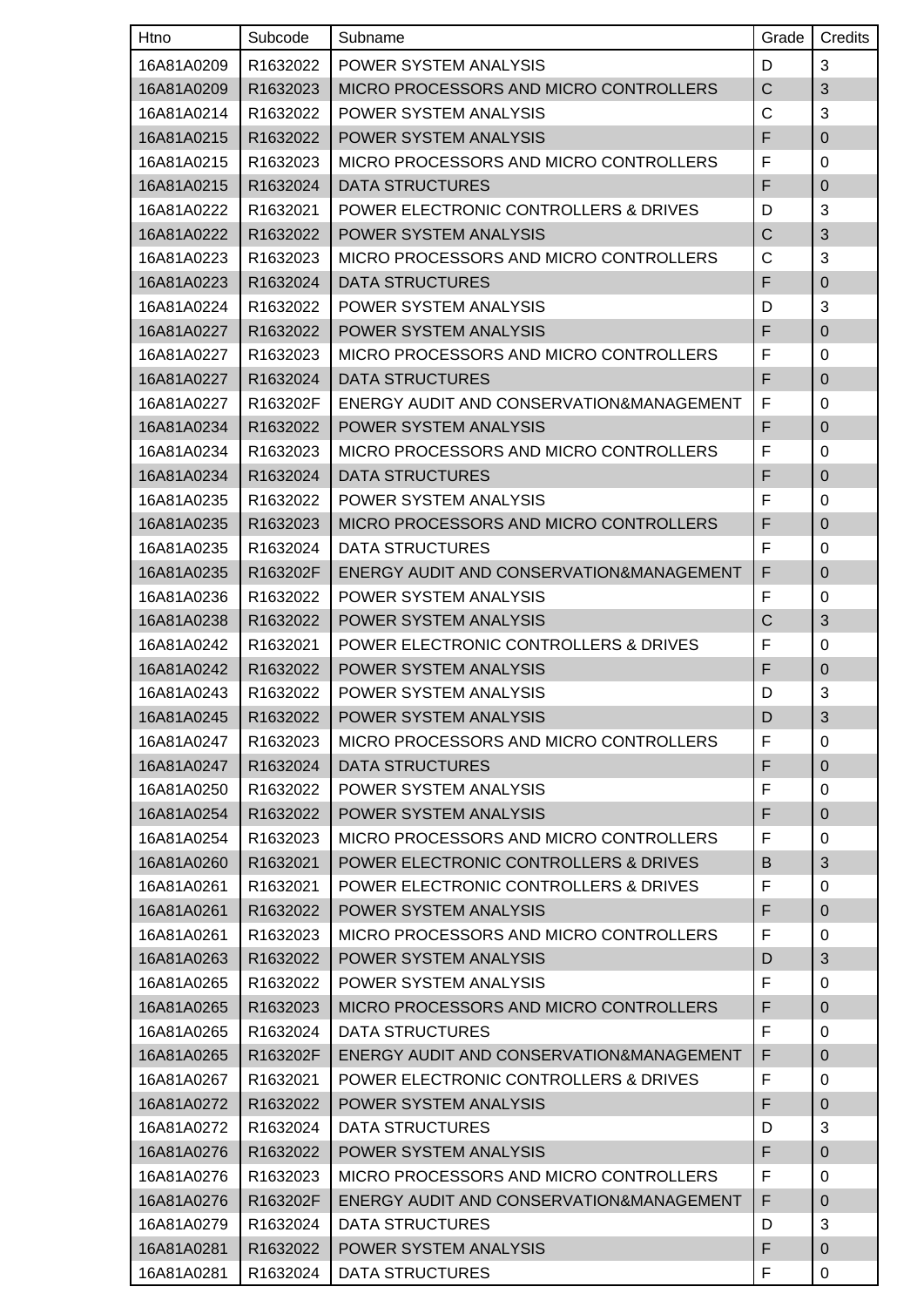| Htno       | Subcode               | Subname                                      | Grade       | Credits        |
|------------|-----------------------|----------------------------------------------|-------------|----------------|
| 16A81A0285 | R1632021              | POWER ELECTRONIC CONTROLLERS & DRIVES        | B           | 3              |
| 16A81A0285 | R1632023              | MICRO PROCESSORS AND MICRO CONTROLLERS       | C           | 3              |
| 16A81A0305 | R1632034              | <b>HEAT TRANSFER</b>                         | F           | $\overline{0}$ |
| 16A81A0307 | R1632031              | <b>METROLOGY</b>                             | D           | 3              |
| 16A81A0307 | R1632032              | <b>INSTRUMENTATION &amp; CONTROL SYSTEMS</b> | F           | $\mathbf 0$    |
| 16A81A0307 | R1632033              | <b>REFRIGERATION &amp; AIR-CONDITIONING</b>  | F           | 0              |
| 16A81A0307 | R1632034              | <b>HEAT TRANSFER</b>                         | F           | $\mathbf 0$    |
| 16A81A0307 | R163203D              | <b>GREEN ENGINEERING SYSTEMS</b>             | F           | 0              |
| 16A81A0311 | R1632031              | <b>METROLOGY</b>                             | B           | 3              |
| 16A81A0311 | R1632034              | <b>HEAT TRANSFER</b>                         | D           | 3              |
| 16A81A0313 | R1632034              | <b>HEAT TRANSFER</b>                         | F           | $\mathbf 0$    |
| 16A81A0319 | R1632031              | <b>METROLOGY</b>                             | D           | 3              |
| 16A81A0319 | R1632033              | <b>REFRIGERATION &amp; AIR-CONDITIONING</b>  | F           | $\overline{0}$ |
| 16A81A0319 | R1632034              | <b>HEAT TRANSFER</b>                         | F           | 0              |
| 16A81A0320 | R1632034              | <b>HEAT TRANSFER</b>                         | F           | $\mathbf 0$    |
| 16A81A0321 | R1632031              | <b>METROLOGY</b>                             | F           | 0              |
| 16A81A0321 | R1632032              | <b>INSTRUMENTATION &amp; CONTROL SYSTEMS</b> | F           | $\mathbf 0$    |
| 16A81A0321 | R1632033              | <b>REFRIGERATION &amp; AIR-CONDITIONING</b>  | F           | 0              |
| 16A81A0321 | R1632034              | <b>HEAT TRANSFER</b>                         | F           | $\mathbf 0$    |
| 16A81A0321 | R163203D              | <b>GREEN ENGINEERING SYSTEMS</b>             | F           | 0              |
| 16A81A0325 | R1632031              | <b>METROLOGY</b>                             | F           | $\mathbf 0$    |
| 16A81A0325 | R1632032              | INSTRUMENTATION & CONTROL SYSTEMS            | F           | 0              |
| 16A81A0325 | R1632033              | <b>REFRIGERATION &amp; AIR-CONDITIONING</b>  | D           | 3              |
| 16A81A0325 | R1632034              | <b>HEAT TRANSFER</b>                         | F           | 0              |
| 16A81A0325 | R163203D              | <b>GREEN ENGINEERING SYSTEMS</b>             | F           | $\pmb{0}$      |
| 16A81A0334 | R1632031              | <b>METROLOGY</b>                             | F           | 0              |
| 16A81A0334 | R1632034              | <b>HEAT TRANSFER</b>                         | F           | $\mathbf 0$    |
| 16A81A0334 | R163203D              | <b>GREEN ENGINEERING SYSTEMS</b>             | D           | 3              |
| 16A81A0339 | R1632031              | <b>METROLOGY</b>                             | $\mathsf C$ | 3              |
| 16A81A0339 | R1632034              | <b>HEAT TRANSFER</b>                         | F           | 0              |
| 16A81A0341 | R1632031              | <b>METROLOGY</b>                             | F           | $\pmb{0}$      |
| 16A81A0341 | R1632032              | INSTRUMENTATION & CONTROL SYSTEMS            | F           | 0              |
| 16A81A0341 | R163203D              | <b>GREEN ENGINEERING SYSTEMS</b>             | F           | $\mathbf 0$    |
| 16A81A0342 | R1632033              | <b>REFRIGERATION &amp; AIR-CONDITIONING</b>  | C           | 3              |
| 16A81A0343 | R1632033              | REFRIGERATION & AIR-CONDITIONING             | $\mathsf C$ | 3              |
| 16A81A0343 | R1632034              | <b>HEAT TRANSFER</b>                         | F           | $\mathbf 0$    |
| 16A81A0350 | R1632031              | <b>METROLOGY</b>                             | F           | $\mathbf 0$    |
| 16A81A0350 | R1632034              | <b>HEAT TRANSFER</b>                         | F           | 0              |
| 16A81A0350 | R163203D              | <b>GREEN ENGINEERING SYSTEMS</b>             | F           | $\pmb{0}$      |
| 16A81A0353 | R1632033              | REFRIGERATION & AIR-CONDITIONING             | F           | 0              |
| 16A81A0361 | R1632032              | <b>INSTRUMENTATION &amp; CONTROL SYSTEMS</b> | F           | $\mathbf 0$    |
| 16A81A0361 | R1632033              | <b>REFRIGERATION &amp; AIR-CONDITIONING</b>  | F           | 0              |
| 16A81A0361 | R1632034              | <b>HEAT TRANSFER</b>                         | F           | $\pmb{0}$      |
| 16A81A0361 | R <sub>163203</sub> D | <b>GREEN ENGINEERING SYSTEMS</b>             | F           | 0              |
| 16A81A0363 | R1632033              | <b>REFRIGERATION &amp; AIR-CONDITIONING</b>  | F           | $\pmb{0}$      |
| 16A81A0367 | R1632033              | <b>REFRIGERATION &amp; AIR-CONDITIONING</b>  | C           | 3              |
| 16A81A0367 | R1632034              | <b>HEAT TRANSFER</b>                         | F           | $\mathbf 0$    |
| 16A81A0371 | R1632033              | <b>REFRIGERATION &amp; AIR-CONDITIONING</b>  | В           | 3              |
| 16A81A0371 | R1632034              | <b>HEAT TRANSFER</b>                         | F           | $\mathbf 0$    |
| 16A81A0376 | R1632031              | <b>METROLOGY</b>                             | С           | 3              |
| 16A81A0376 | R1632032              | <b>INSTRUMENTATION &amp; CONTROL SYSTEMS</b> | D           | 3              |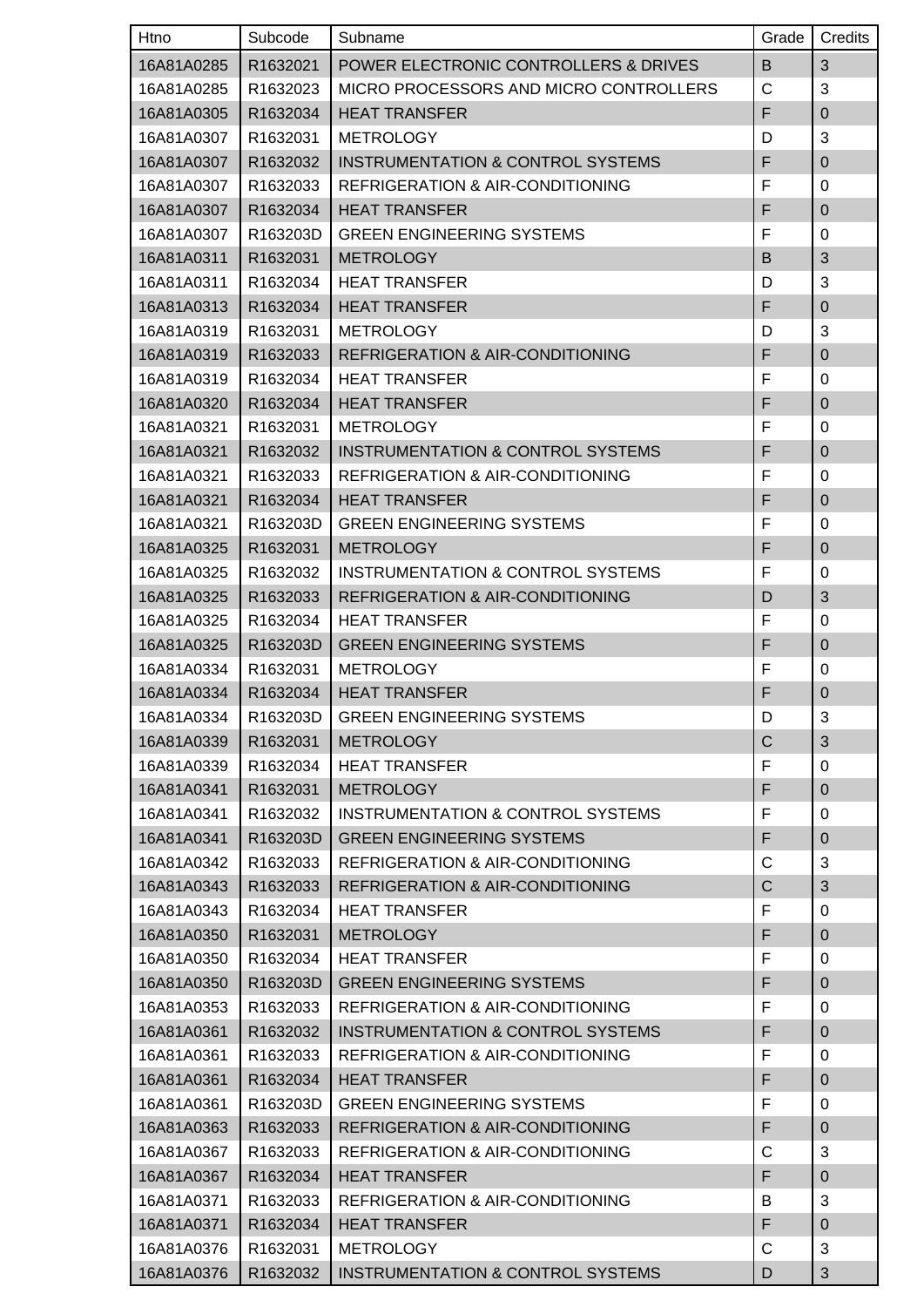| Htno       | Subcode  | Subname                                         | Grade          | Credits          |
|------------|----------|-------------------------------------------------|----------------|------------------|
| 16A81A0376 | R1632033 | REFRIGERATION & AIR-CONDITIONING                | C              | 3                |
| 16A81A0376 | R1632034 | <b>HEAT TRANSFER</b>                            | F              | $\overline{0}$   |
| 16A81A0376 | R163203D | <b>GREEN ENGINEERING SYSTEMS</b>                | F              | 0                |
| 16A81A0379 | R1632031 | <b>METROLOGY</b>                                | F              | $\mathbf 0$      |
| 16A81A0379 | R1632032 | INSTRUMENTATION & CONTROL SYSTEMS               | D              | 3                |
| 16A81A0379 | R1632034 | <b>HEAT TRANSFER</b>                            | F              | $\mathbf 0$      |
| 16A81A0379 | R163203D | <b>GREEN ENGINEERING SYSTEMS</b>                | F              | 0                |
| 16A81A0392 | R1632033 | <b>REFRIGERATION &amp; AIR-CONDITIONING</b>     | D              | 3                |
| 16A81A0393 | R1632033 | <b>REFRIGERATION &amp; AIR-CONDITIONING</b>     | F              | 0                |
| 16A81A0393 | R1632034 | <b>HEAT TRANSFER</b>                            | F              | $\mathbf 0$      |
| 16A81A0393 | R163203D | <b>GREEN ENGINEERING SYSTEMS</b>                | F              | 0                |
| 16A81A0394 | R1632034 | <b>HEAT TRANSFER</b>                            | F              | $\overline{0}$   |
| 16A81A0397 | R1632033 | <b>REFRIGERATION &amp; AIR-CONDITIONING</b>     | F              | 0                |
| 16A81A0397 | R1632034 | <b>HEAT TRANSFER</b>                            | F              | $\mathbf 0$      |
| 16A81A03A1 | R1632033 | <b>REFRIGERATION &amp; AIR-CONDITIONING</b>     | F              | 0                |
| 16A81A03A1 | R1632034 | <b>HEAT TRANSFER</b>                            | F              | $\pmb{0}$        |
| 16A81A03A1 | R163203D | <b>GREEN ENGINEERING SYSTEMS</b>                | F              | $\mathbf 0$      |
| 16A81A03A4 | R1632034 | <b>HEAT TRANSFER</b>                            | C              | 3                |
| 16A81A03A6 | R1632033 | <b>REFRIGERATION &amp; AIR-CONDITIONING</b>     | F              | 0                |
| 16A81A0402 | R1632044 | <b>DIGITAL SIGNAL PROCESSING</b>                | $\overline{C}$ | 3                |
| 16A81A0402 | R163204A | <b>OOPS THROUGH JAVA</b>                        | D              | 3                |
| 16A81A0404 | R1632041 | <b>MICRO PROCESSORS &amp; MICRO CONTROLLERS</b> | C              | 3                |
| 16A81A0404 | R1632044 | <b>DIGITAL SIGNAL PROCESSING</b>                | C              | 3                |
| 16A81A0404 | R163204A | <b>OOPS THROUGH JAVA</b>                        | D              | 3                |
| 16A81A0411 | R1632041 | <b>MICRO PROCESSORS &amp; MICRO CONTROLLERS</b> | F              | 0                |
| 16A81A0411 | R1632042 | <b>MICRO WAVE ENGINEERING</b>                   | F              | $\pmb{0}$        |
| 16A81A0411 | R1632044 | <b>DIGITAL SIGNAL PROCESSING</b>                | F              | $\boldsymbol{0}$ |
| 16A81A0411 | R163204A | <b>OOPS THROUGH JAVA</b>                        | F              | $\boldsymbol{0}$ |
| 16A81A0412 | R1632044 | DIGITAL SIGNAL PROCESSING                       | F              | 0                |
| 16A81A0412 | R163204A | <b>OOPS THROUGH JAVA</b>                        | F              | $\mathbf 0$      |
| 16A81A0413 | R1632043 | <b>VLSI DESIGN</b>                              | С              | 3                |
| 16A81A0414 | R1632044 | <b>DIGITAL SIGNAL PROCESSING</b>                | F              | $\pmb{0}$        |
| 16A81A0420 | R1632044 | DIGITAL SIGNAL PROCESSING                       | F              | 0                |
| 16A81A0420 | R163204A | <b>OOPS THROUGH JAVA</b>                        | F              | $\pmb{0}$        |
| 16A81A0424 | R1632044 | DIGITAL SIGNAL PROCESSING                       | F              | 0                |
| 16A81A0424 | R163204A | <b>OOPS THROUGH JAVA</b>                        | F              | $\pmb{0}$        |
| 16A81A0429 | R1632044 | DIGITAL SIGNAL PROCESSING                       | F              | 0                |
| 16A81A0429 | R163204A | <b>OOPS THROUGH JAVA</b>                        | F              | $\mathbf 0$      |
| 16A81A0436 | R1632041 | <b>MICRO PROCESSORS &amp; MICRO CONTROLLERS</b> | F              | 0                |
| 16A81A0436 | R1632044 | DIGITAL SIGNAL PROCESSING                       | F              | $\pmb{0}$        |
| 16A81A0436 | R163204A | <b>OOPS THROUGH JAVA</b>                        | F              | 0                |
| 16A81A0440 | R1632041 | MICRO PROCESSORS & MICRO CONTROLLERS            | F              | $\pmb{0}$        |
| 16A81A0440 | R1632042 | <b>MICRO WAVE ENGINEERING</b>                   | F              | 0                |
| 16A81A0440 | R1632043 | <b>VLSI DESIGN</b>                              | F              | $\pmb{0}$        |
| 16A81A0440 | R1632044 | DIGITAL SIGNAL PROCESSING                       | F              | 0                |
| 16A81A0440 | R163204A | <b>OOPS THROUGH JAVA</b>                        | F              | $\pmb{0}$        |
| 16A81A0443 | R1632042 | MICRO WAVE ENGINEERING                          | F              | 0                |
| 16A81A0443 | R1632043 | <b>VLSI DESIGN</b>                              | D              | $\mathfrak{S}$   |
| 16A81A0443 | R1632044 | DIGITAL SIGNAL PROCESSING                       | F              | 0                |
| 16A81A0443 | R163204A | <b>OOPS THROUGH JAVA</b>                        | F              | $\pmb{0}$        |
| 16A81A0444 | R1632041 | MICRO PROCESSORS & MICRO CONTROLLERS            | C              | 3                |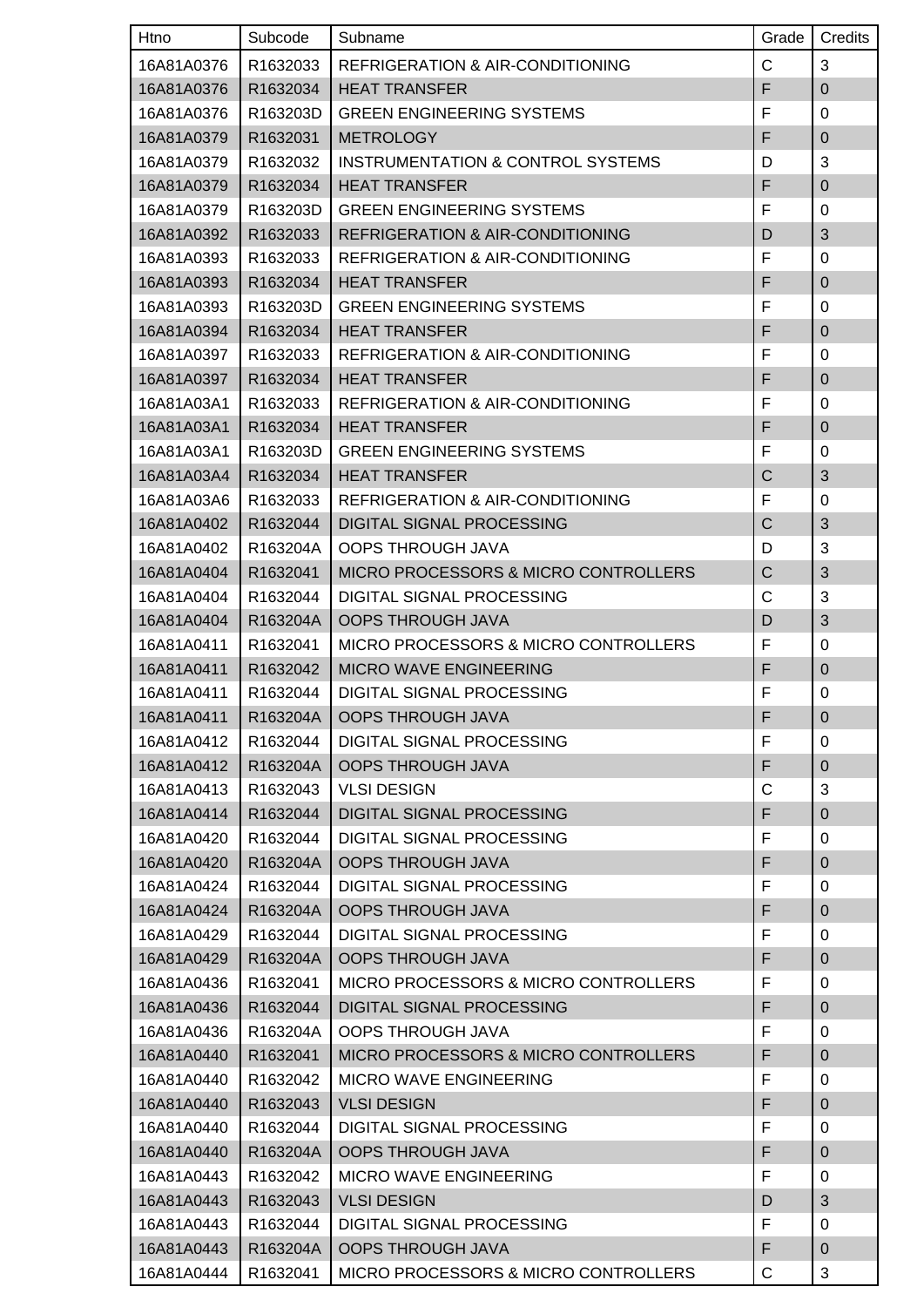| Htno       | Subcode  | Subname                                         | Grade | Credits        |
|------------|----------|-------------------------------------------------|-------|----------------|
| 16A81A0444 | R1632044 | DIGITAL SIGNAL PROCESSING                       | C     | 3              |
| 16A81A0444 | R163204A | <b>OOPS THROUGH JAVA</b>                        | D     | 3              |
| 16A81A0446 | R1632041 | <b>MICRO PROCESSORS &amp; MICRO CONTROLLERS</b> | F     | $\mathbf 0$    |
| 16A81A0446 | R1632042 | <b>MICRO WAVE ENGINEERING</b>                   | F     | 0              |
| 16A81A0446 | R1632043 | <b>VLSI DESIGN</b>                              | F     | $\mathbf 0$    |
| 16A81A0446 | R1632044 | DIGITAL SIGNAL PROCESSING                       | F     | 0              |
| 16A81A0446 | R1632048 | <b>DIGITAL COMMUNICATIONS LAB</b>               | B     | $\overline{2}$ |
| 16A81A0446 | R163204A | OOPS THROUGH JAVA                               | F     | 0              |
| 16A81A0447 | R1632044 | <b>DIGITAL SIGNAL PROCESSING</b>                | C     | 3              |
| 16A81A0450 | R1632041 | <b>MICRO PROCESSORS &amp; MICRO CONTROLLERS</b> | F     | 0              |
| 16A81A0450 | R1632043 | <b>VLSI DESIGN</b>                              | F     | $\pmb{0}$      |
| 16A81A0450 | R1632044 | <b>DIGITAL SIGNAL PROCESSING</b>                | F     | 0              |
| 16A81A0450 | R163204A | <b>OOPS THROUGH JAVA</b>                        | F     | $\mathbf 0$    |
| 16A81A0455 | R1632044 | DIGITAL SIGNAL PROCESSING                       | F     | 0              |
| 16A81A0459 | R1632044 | DIGITAL SIGNAL PROCESSING                       | D     | 3              |
| 16A81A0460 | R1632043 | <b>VLSI DESIGN</b>                              | F     | 0              |
| 16A81A0460 | R1632044 | <b>DIGITAL SIGNAL PROCESSING</b>                | F     | $\mathbf 0$    |
| 16A81A0460 | R163204A | <b>OOPS THROUGH JAVA</b>                        | F     | 0              |
| 16A81A0465 | R1632041 | <b>MICRO PROCESSORS &amp; MICRO CONTROLLERS</b> | F     | $\mathbf 0$    |
| 16A81A0465 | R1632044 | <b>DIGITAL SIGNAL PROCESSING</b>                | F     | 0              |
| 16A81A0465 | R163204A | <b>OOPS THROUGH JAVA</b>                        | D     | 3              |
| 16A81A0466 | R1632041 | <b>MICRO PROCESSORS &amp; MICRO CONTROLLERS</b> | D     | 3              |
| 16A81A0466 | R1632042 | MICRO WAVE ENGINEERING                          | F     | 0              |
| 16A81A0466 | R163204A | <b>OOPS THROUGH JAVA</b>                        | D     | 3              |
| 16A81A0470 | R1632041 | MICRO PROCESSORS & MICRO CONTROLLERS            | F     | $\overline{0}$ |
| 16A81A0470 | R1632042 | <b>MICRO WAVE ENGINEERING</b>                   | F     | 0              |
| 16A81A0471 | R1632043 | <b>VLSI DESIGN</b>                              | D     | 3              |
| 16A81A0471 | R1632044 | DIGITAL SIGNAL PROCESSING                       | D     | 3              |
| 16A81A0471 | R163204A | <b>OOPS THROUGH JAVA</b>                        | D     | 3              |
| 16A81A0473 | R163204A | <b>OOPS THROUGH JAVA</b>                        | D     | 3              |
| 16A81A0484 | R1632043 | <b>VLSI DESIGN</b>                              | D     | $\sqrt{3}$     |
| 16A81A0487 | R1632041 | MICRO PROCESSORS & MICRO CONTROLLERS            | F     | 0              |
| 16A81A0487 | R1632042 | <b>MICRO WAVE ENGINEERING</b>                   | F     | $\mathbf 0$    |
| 16A81A0487 | R1632043 | <b>VLSI DESIGN</b>                              | F     | 0              |
| 16A81A0487 | R1632044 | <b>DIGITAL SIGNAL PROCESSING</b>                | F     | $\pmb{0}$      |
| 16A81A0489 | R1632041 | <b>MICRO PROCESSORS &amp; MICRO CONTROLLERS</b> | F     | 0              |
| 16A81A0489 | R1632042 | MICRO WAVE ENGINEERING                          | F     | $\pmb{0}$      |
| 16A81A0489 | R1632043 | <b>VLSI DESIGN</b>                              | F     | 0              |
| 16A81A0489 | R1632044 | <b>DIGITAL SIGNAL PROCESSING</b>                | F     | $\pmb{0}$      |
| 16A81A0489 | R163204A | <b>OOPS THROUGH JAVA</b>                        | F     | 0              |
| 16A81A0492 | R1632041 | MICRO PROCESSORS & MICRO CONTROLLERS            | D     | 3              |
| 16A81A0492 | R1632042 | <b>MICRO WAVE ENGINEERING</b>                   | D     | 3              |
| 16A81A0492 | R1632043 | <b>VLSI DESIGN</b>                              | D     | 3              |
| 16A81A0492 | R1632044 | DIGITAL SIGNAL PROCESSING                       | F     | 0              |
| 16A81A0492 | R163204A | <b>OOPS THROUGH JAVA</b>                        | D     | 3              |
| 16A81A0493 | R163204A | <b>OOPS THROUGH JAVA</b>                        | C     | 3              |
| 16A81A0494 | R1632043 | <b>VLSI DESIGN</b>                              | F     | $\pmb{0}$      |
| 16A81A0494 | R1632044 | DIGITAL SIGNAL PROCESSING                       | D     | 3              |
| 16A81A0494 | R163204A | <b>OOPS THROUGH JAVA</b>                        | D     | 3              |
| 16A81A0497 | R1632041 | <b>MICRO PROCESSORS &amp; MICRO CONTROLLERS</b> | F     | 0              |
| 16A81A0497 | R1632042 | <b>MICRO WAVE ENGINEERING</b>                   | F     | 0              |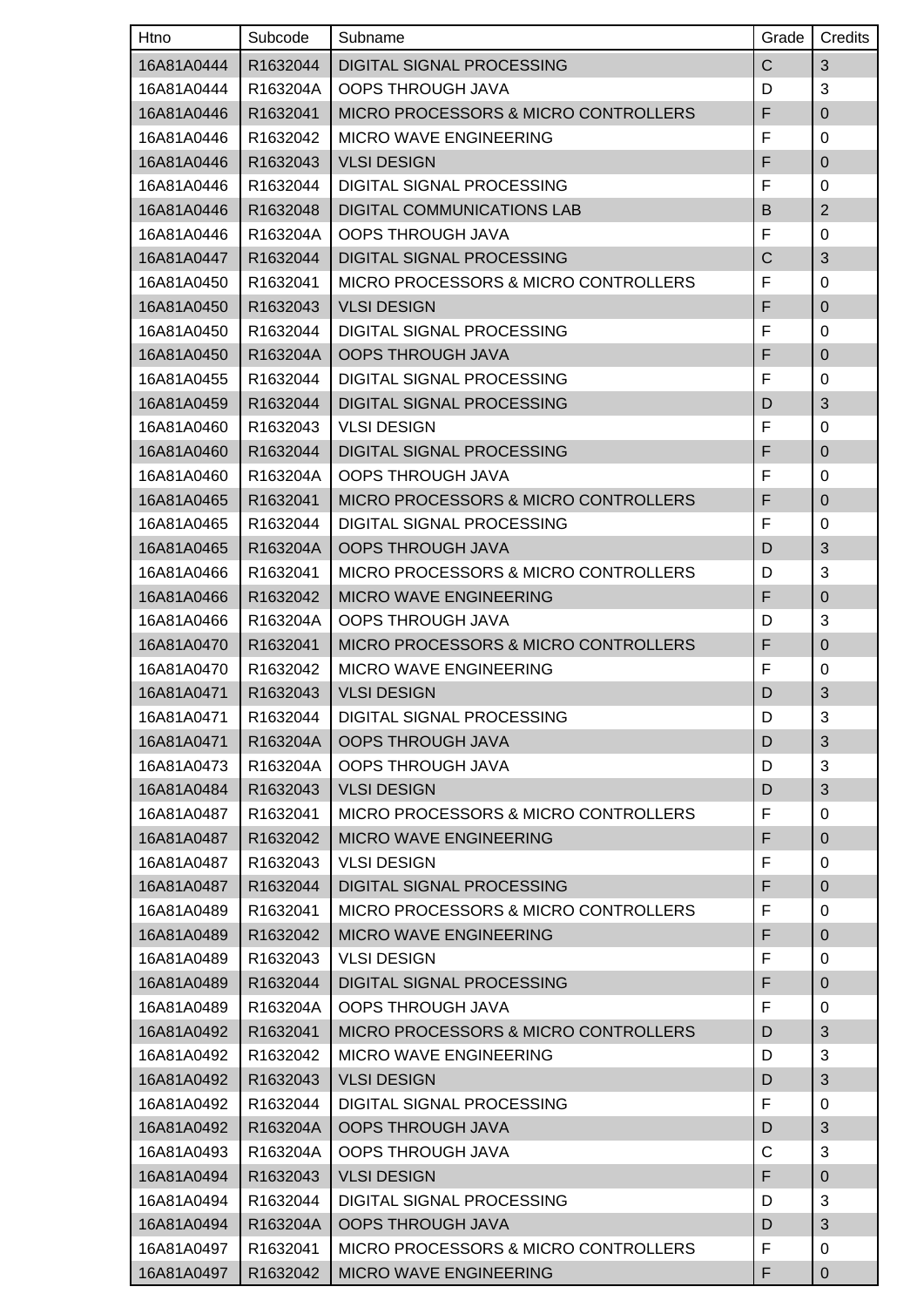| Htno       | Subcode  | Subname                                         | Grade | Credits     |
|------------|----------|-------------------------------------------------|-------|-------------|
| 16A81A0497 | R1632043 | <b>VLSI DESIGN</b>                              | F     | 0           |
| 16A81A04A0 | R1632043 | <b>VLSI DESIGN</b>                              | D     | 3           |
| 16A81A04A0 | R1632044 | DIGITAL SIGNAL PROCESSING                       | F     | 0           |
| 16A81A04A3 | R1632041 | MICRO PROCESSORS & MICRO CONTROLLERS            | F     | $\mathbf 0$ |
| 16A81A04A4 | R1632042 | <b>MICRO WAVE ENGINEERING</b>                   | C     | 3           |
| 16A81A04A4 | R1632043 | <b>VLSI DESIGN</b>                              | D     | 3           |
| 16A81A04B6 | R1632041 | <b>MICRO PROCESSORS &amp; MICRO CONTROLLERS</b> | F     | 0           |
| 16A81A04B7 | R1632042 | <b>MICRO WAVE ENGINEERING</b>                   | F     | $\pmb{0}$   |
| 16A81A04B7 | R1632044 | DIGITAL SIGNAL PROCESSING                       | F     | 0           |
| 16A81A04B8 | R1632042 | <b>MICRO WAVE ENGINEERING</b>                   | F     | $\mathbf 0$ |
| 16A81A04B8 | R1632043 | <b>VLSI DESIGN</b>                              | F     | 0           |
| 16A81A04B8 | R1632044 | <b>DIGITAL SIGNAL PROCESSING</b>                | F     | $\mathbf 0$ |
| 16A81A04B8 | R163204A | <b>OOPS THROUGH JAVA</b>                        | F     | 0           |
| 16A81A04C4 | R1632041 | MICRO PROCESSORS & MICRO CONTROLLERS            | F     | $\mathbf 0$ |
| 16A81A04C4 | R1632042 | <b>MICRO WAVE ENGINEERING</b>                   | F     | 0           |
| 16A81A04C4 | R1632043 | <b>VLSI DESIGN</b>                              | F     | $\mathbf 0$ |
| 16A81A04C4 | R1632044 | DIGITAL SIGNAL PROCESSING                       | F     | 0           |
| 16A81A04C4 | R163204A | <b>OOPS THROUGH JAVA</b>                        | F     | $\mathbf 0$ |
| 16A81A04C5 | R163204A | <b>OOPS THROUGH JAVA</b>                        | D     | 3           |
| 16A81A04C6 | R163204A | <b>OOPS THROUGH JAVA</b>                        | D     | 3           |
| 16A81A04D2 | R1632041 | <b>MICRO PROCESSORS &amp; MICRO CONTROLLERS</b> | F     | $\mathbf 0$ |
| 16A81A04D2 | R1632044 | <b>DIGITAL SIGNAL PROCESSING</b>                | D     | 3           |
| 16A81A04D8 | R163204A | <b>OOPS THROUGH JAVA</b>                        | D     | 3           |
| 16A81A04D9 | R1632041 | <b>MICRO PROCESSORS &amp; MICRO CONTROLLERS</b> | D     | 3           |
| 16A81A04E2 | R163204A | <b>OOPS THROUGH JAVA</b>                        | F     | 0           |
| 16A81A04E4 | R1632044 | <b>DIGITAL SIGNAL PROCESSING</b>                | F     | $\mathbf 0$ |
| 16A81A04E4 | R163204A | <b>OOPS THROUGH JAVA</b>                        | F     | $\mathbf 0$ |
| 16A81A04E6 | R163204A | <b>OOPS THROUGH JAVA</b>                        | F     | $\mathbf 0$ |
| 16A81A04F4 | R1632041 | MICRO PROCESSORS & MICRO CONTROLLERS            | F     | 0           |
| 16A81A04F4 | R1632043 | <b>VLSI DESIGN</b>                              | F     | $\mathbf 0$ |
| 16A81A04G1 | R1632042 | <b>MICRO WAVE ENGINEERING</b>                   | F     | 0           |
| 16A81A04G4 | R1632044 | <b>DIGITAL SIGNAL PROCESSING</b>                | F     | $\pmb{0}$   |
| 16A81A04G4 | R163204A | <b>OOPS THROUGH JAVA</b>                        | D     | 3           |
| 16A81A04G9 | R1632044 | <b>DIGITAL SIGNAL PROCESSING</b>                | D     | $\sqrt{3}$  |
| 16A81A04H3 | R1632042 | <b>MICRO WAVE ENGINEERING</b>                   | C     | 3           |
| 16A81A04H8 | R1632044 | <b>DIGITAL SIGNAL PROCESSING</b>                | C     | $\sqrt{3}$  |
| 16A81A04H8 | R163204A | <b>OOPS THROUGH JAVA</b>                        | D     | 3           |
| 16A81A04H9 | R1632041 | MICRO PROCESSORS & MICRO CONTROLLERS            | F     | $\pmb{0}$   |
| 16A81A0514 | R163205A | <b>ARTIFICIAL INTELLIGENCE</b>                  | C     | 3           |
| 16A81A0515 | R1632051 | <b>COMPUTER NETWORKS</b>                        | D     | 3           |
| 16A81A0515 | R1632052 | DATA WAREHOUSING AND MINING                     | F     | 0           |
| 16A81A0516 | R1632053 | DESIGN AND ANALYSIS OF ALGORITHMS               | D     | 3           |
| 16A81A0533 | R163205A | <b>ARTIFICIAL INTELLIGENCE</b>                  | F     | 0           |
| 16A81A0547 | R1632053 | DESIGN AND ANALYSIS OF ALGORITHMS               | D     | $\sqrt{3}$  |
| 16A81A0553 | R1632053 | DESIGN AND ANALYSIS OF ALGORITHMS               | D     | 3           |
| 16A81A0569 | R163205C | <b>CYBER SECURITY</b>                           | F     | $\pmb{0}$   |
| 16A81A0575 | R1632052 | DATA WAREHOUSING AND MINING                     | F     | 0           |
| 16A81A0575 | R1632054 | SOFTWARE TESTING METHODOLOGIES                  | F     | $\mathbf 0$ |
| 16A81A0585 | R1632052 | DATA WAREHOUSING AND MINING                     | F     | 0           |
| 16A81A0587 | R1632052 | DATA WAREHOUSING AND MINING                     | D     | 3           |
| 16A81A0589 | R1632053 | <b>DESIGN AND ANALYSIS OF ALGORITHMS</b>        | С     | 3           |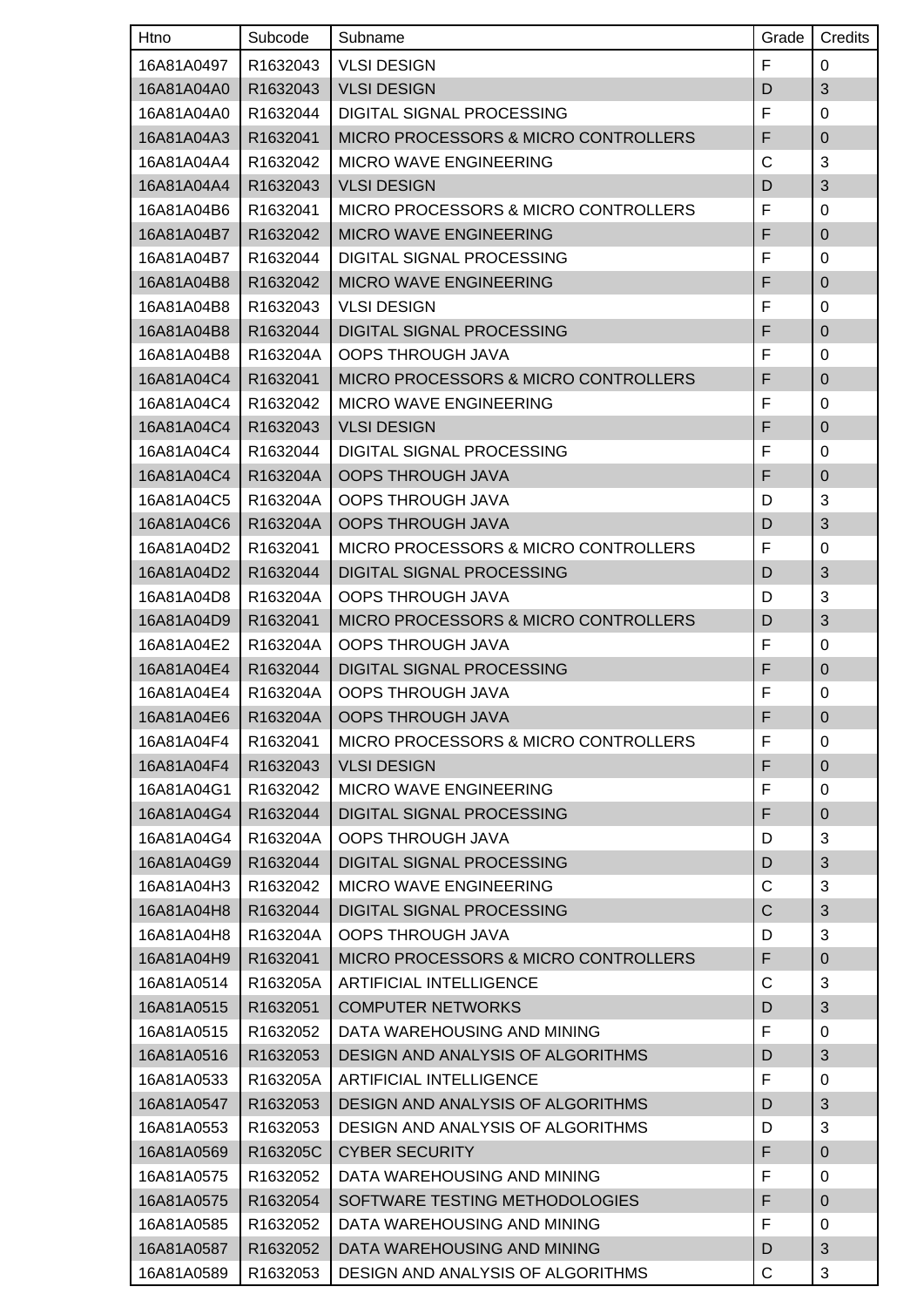| Htno       | Subcode  | Subname                                         | Grade          | Credits        |
|------------|----------|-------------------------------------------------|----------------|----------------|
| 16A81A0599 | R1632052 | DATA WAREHOUSING AND MINING                     | F              | $\mathbf 0$    |
| 16A81A05A9 | R1632053 | <b>DESIGN AND ANALYSIS OF ALGORITHMS</b>        | F              | $\mathbf 0$    |
| 16A81A05B1 | R1632052 | DATA WAREHOUSING AND MINING                     | D              | 3              |
| 16A81A05B8 | R163205C | <b>CYBER SECURITY</b>                           | D              | 3              |
| 16A81A05C1 | R1632052 | DATA WAREHOUSING AND MINING                     | F              | $\mathbf 0$    |
| 16A81A05C1 | R163205A | <b>ARTIFICIAL INTELLIGENCE</b>                  | F              | 0              |
| 16A81A05D8 | R1632054 | SOFTWARE TESTING METHODOLOGIES                  | $\overline{C}$ | 3              |
| 16A81A05D8 | R163205A | <b>ARTIFICIAL INTELLIGENCE</b>                  | F              | 0              |
| 16A81A05D9 | R1632051 | <b>COMPUTER NETWORKS</b>                        | C              | 3              |
| 16A81A05E0 | R1632052 | DATA WAREHOUSING AND MINING                     | F              | 0              |
| 16A81A05E0 | R1632054 | SOFTWARE TESTING METHODOLOGIES                  | F              | $\pmb{0}$      |
| 16A81A05E6 | R1632051 | <b>COMPUTER NETWORKS</b>                        | F              | 0              |
| 16A81A05E6 | R1632052 | DATA WAREHOUSING AND MINING                     | F              | $\mathbf 0$    |
| 16A81A05F7 | R1632051 | <b>COMPUTER NETWORKS</b>                        | F              | 0              |
| 16A81A05F7 | R163205A | <b>ARTIFICIAL INTELLIGENCE</b>                  | F              | $\overline{0}$ |
| 16A81A05G9 | R1632054 | SOFTWARE TESTING METHODOLOGIES                  | C              | 3              |
| 16A81A05H4 | R1632053 | DESIGN AND ANALYSIS OF ALGORITHMS               | F              | $\mathbf 0$    |
| 16A81A05H4 | R1632054 | SOFTWARE TESTING METHODOLOGIES                  | F              | 0              |
| 16A81A05J5 | R1632052 | DATA WAREHOUSING AND MINING                     | F              | $\mathbf 0$    |
| 16A81A05J5 | R1632053 | <b>DESIGN AND ANALYSIS OF ALGORITHMS</b>        | F              | 0              |
| 16A81A05J5 | R163205A | <b>ARTIFICIAL INTELLIGENCE</b>                  | F              | $\pmb{0}$      |
| 16A81A05L7 | R1632053 | <b>DESIGN AND ANALYSIS OF ALGORITHMS</b>        | F              | 0              |
| 16A81A05N2 | R1632051 | <b>COMPUTER NETWORKS</b>                        | D              | 3              |
| 16A81A05N2 | R1632052 | DATA WAREHOUSING AND MINING                     | F              | 0              |
| 16A81A05N2 | R1632053 | <b>DESIGN AND ANALYSIS OF ALGORITHMS</b>        | D              | 3              |
| 16A81A05N2 | R163205A | <b>ARTIFICIAL INTELLIGENCE</b>                  | F              | 0              |
| 16A85A0205 | R1632024 | <b>DATA STRUCTURES</b>                          | F              | $\mathbf 0$    |
| 16A85A0316 | R1632034 | <b>HEAT TRANSFER</b>                            | F              | $\Omega$       |
| 17A05A0215 | R1632023 | MICRO PROCESSORS AND MICRO CONTROLLERS          | D              | 3              |
| 17A85A0101 | R163201B | DATA BASE MANAGEMENT SYSTEMS                    | D              | 3              |
| 17A85A0102 | R163201B | DATA BASE MANAGEMENT SYSTEMS                    | D              | 3              |
| 17A85A0103 | R163201B | DATA BASE MANAGEMENT SYSTEMS                    | F              | 0              |
| 17A85A0104 | R163201B | DATA BASE MANAGEMENT SYSTEMS                    | D              | $\mathfrak{B}$ |
| 17A85A0108 | R163201B | DATA BASE MANAGEMENT SYSTEMS                    | F              | 0              |
| 17A85A0109 | R1632014 | <b>WATER RESOURCE ENGINEERING -I</b>            | F              | $\pmb{0}$      |
| 17A85A0109 | R163201B | DATA BASE MANAGEMENT SYSTEMS                    | F              | 0              |
| 17A85A0112 | R1632011 | <b>DESIGN &amp; DRAWING OF STEEL STRUCTURES</b> | F              | $\mathbf 0$    |
| 17A85A0112 | R1632012 | <b>GEOTECHNICAL ENGINEERING - I</b>             | F              | 0              |
| 17A85A0112 | R1632013 | <b>ENVIRONMENTAL ENGINEERING -I</b>             | F              | $\pmb{0}$      |
| 17A85A0112 | R1632014 | <b>WATER RESOURCE ENGINEERING -I</b>            | F              | 0              |
| 17A85A0112 | R163201B | DATA BASE MANAGEMENT SYSTEMS                    | F              | $\pmb{0}$      |
| 17A85A0114 | R1632011 | <b>DESIGN &amp; DRAWING OF STEEL STRUCTURES</b> | F              | 0              |
| 17A85A0114 | R1632012 | <b>GEOTECHNICAL ENGINEERING - I</b>             | F              | $\pmb{0}$      |
| 17A85A0114 | R163201B | DATA BASE MANAGEMENT SYSTEMS                    | F              | 0              |
| 17A85A0115 | R1632011 | <b>DESIGN &amp; DRAWING OF STEEL STRUCTURES</b> | F              | $\pmb{0}$      |
| 17A85A0115 | R163201B | DATA BASE MANAGEMENT SYSTEMS                    | F              | 0              |
| 17A85A0116 | R163201B | DATA BASE MANAGEMENT SYSTEMS                    | C              | 3              |
| 17A85A0122 | R1632012 | <b>GEOTECHNICAL ENGINEERING - I</b>             | F              | 0              |
| 17A85A0122 | R1632013 | <b>ENVIRONMENTAL ENGINEERING -I</b>             | D              | 3              |
| 17A85A0122 | R1632014 | WATER RESOURCE ENGINEERING -I                   | F              | 0              |
| 17A85A0122 | R163201B | DATA BASE MANAGEMENT SYSTEMS                    | F              | $\pmb{0}$      |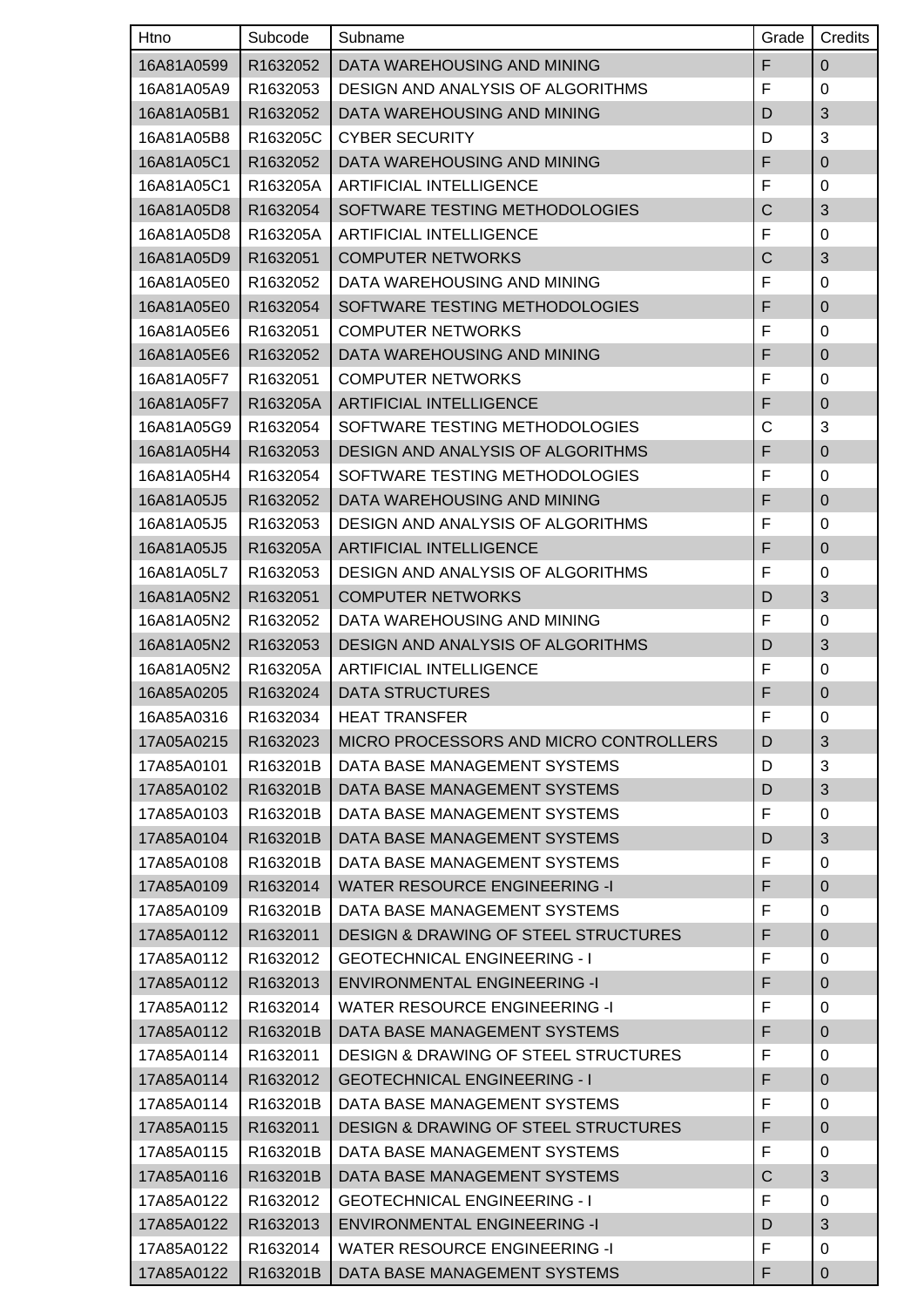| Htno       | Subcode  | Subname                                          | Grade          | Credits        |
|------------|----------|--------------------------------------------------|----------------|----------------|
| 17A85A0201 | R1632022 | POWER SYSTEM ANALYSIS                            | D              | $\mathbf{3}$   |
| 17A85A0204 | R1632022 | POWER SYSTEM ANALYSIS                            | D              | 3              |
| 17A85A0206 | R1632021 | POWER ELECTRONIC CONTROLLERS & DRIVES            | F              | $\mathbf 0$    |
| 17A85A0206 | R1632022 | POWER SYSTEM ANALYSIS                            | F              | $\pmb{0}$      |
| 17A85A0206 | R1632023 | MICRO PROCESSORS AND MICRO CONTROLLERS           | F              | 0              |
| 17A85A0206 | R1632024 | <b>DATA STRUCTURES</b>                           | F              | $\mathbf 0$    |
| 17A85A0207 | R1632021 | <b>POWER ELECTRONIC CONTROLLERS &amp; DRIVES</b> | F              | 0              |
| 17A85A0207 | R1632022 | POWER SYSTEM ANALYSIS                            | F              | $\mathbf 0$    |
| 17A85A0207 | R1632023 | MICRO PROCESSORS AND MICRO CONTROLLERS           | D              | $\mathbf{3}$   |
| 17A85A0209 | R1632024 | <b>DATA STRUCTURES</b>                           | D              | 3              |
| 17A85A0211 | R1632021 | <b>POWER ELECTRONIC CONTROLLERS &amp; DRIVES</b> | С              | $\mathbf{3}$   |
| 17A85A0211 | R1632022 | POWER SYSTEM ANALYSIS                            | F              | $\mathbf 0$    |
| 17A85A0214 | R1632022 | POWER SYSTEM ANALYSIS                            | F              | 0              |
| 17A85A0219 | R1632023 | MICRO PROCESSORS AND MICRO CONTROLLERS           | C              | 3              |
| 17A85A0219 | R1632024 | <b>DATA STRUCTURES</b>                           | F              | 0              |
| 17A85A0226 | R1632022 | POWER SYSTEM ANALYSIS                            | F              | $\pmb{0}$      |
| 17A85A0228 | R1632021 | <b>POWER ELECTRONIC CONTROLLERS &amp; DRIVES</b> | F              | $\mathbf 0$    |
| 17A85A0228 | R1632022 | POWER SYSTEM ANALYSIS                            | F              | $\mathbf 0$    |
| 17A85A0229 | R1632022 | POWER SYSTEM ANALYSIS                            | F              | 0              |
| 17A85A0229 | R1632024 | <b>DATA STRUCTURES</b>                           | D              | 3              |
| 17A85A0230 | R1632022 | POWER SYSTEM ANALYSIS                            | F              | 0              |
| 17A85A0233 | R1632023 | MICRO PROCESSORS AND MICRO CONTROLLERS           | D              | 3              |
| 17A85A0234 | R1632021 | <b>POWER ELECTRONIC CONTROLLERS &amp; DRIVES</b> | F              | 0              |
| 17A85A0235 | R1632023 | MICRO PROCESSORS AND MICRO CONTROLLERS           | D              | 3              |
| 17A85A0235 | R163202F | ENERGY AUDIT AND CONSERVATION&MANAGEMENT         | F              | 0              |
| 17A85A0242 | R1632021 | POWER ELECTRONIC CONTROLLERS & DRIVES            | D              | 3              |
| 17A85A0242 | R1632022 | POWER SYSTEM ANALYSIS                            | F              | $\pmb{0}$      |
| 17A85A0243 | R1632024 | DATA STRUCTURES                                  | F              | $\mathbf 0$    |
| 17A85A0301 | R1632034 | <b>HEAT TRANSFER</b>                             | F              | 0              |
| 17A85A0318 | R1632033 | REFRIGERATION & AIR-CONDITIONING                 | $\overline{C}$ | 3              |
| 17A85A0326 | R1632034 | <b>HEAT TRANSFER</b>                             | F              | 0              |
| 17A85A0328 | R1632033 | REFRIGERATION & AIR-CONDITIONING                 | F              | $\pmb{0}$      |
| 17A85A0329 | R1632033 | REFRIGERATION & AIR-CONDITIONING                 | В              | 3              |
| 17A85A0329 | R1632034 | <b>HEAT TRANSFER</b>                             | C              | 3              |
| 17A85A0404 | R1632044 | DIGITAL SIGNAL PROCESSING                        | D              | 3              |
| 17A85A0406 | R1632041 | MICRO PROCESSORS & MICRO CONTROLLERS             | F              | $\pmb{0}$      |
| 17A85A0406 | R1632042 | <b>MICRO WAVE ENGINEERING</b>                    | F              | 0              |
| 17A85A0406 | R163204A | <b>OOPS THROUGH JAVA</b>                         | F              | $\mathbf 0$    |
| 17A85A0407 | R1632042 | <b>MICRO WAVE ENGINEERING</b>                    | F              | 0              |
| 17A85A0408 | R1632041 | MICRO PROCESSORS & MICRO CONTROLLERS             | F              | $\mathbf 0$    |
| 17A85A0408 | R1632042 | <b>MICRO WAVE ENGINEERING</b>                    | F              | 0              |
| 17A85A0408 | R1632043 | <b>VLSI DESIGN</b>                               | F              | $\pmb{0}$      |
| 17A85A0408 | R1632044 | DIGITAL SIGNAL PROCESSING                        | D              | 3              |
| 17A85A0408 | R163204A | <b>OOPS THROUGH JAVA</b>                         | D              | 3              |
| 17A85A0410 | R1632041 | MICRO PROCESSORS & MICRO CONTROLLERS             | F              | 0              |
| 17A85A0410 | R1632042 | <b>MICRO WAVE ENGINEERING</b>                    | D              | $\sqrt{3}$     |
| 17A85A0410 | R1632044 | DIGITAL SIGNAL PROCESSING                        | D              | 3              |
| 17A85A0410 | R163204A | <b>OOPS THROUGH JAVA</b>                         | D              | $\mathfrak{S}$ |
| 17A85A0411 | R1632041 | MICRO PROCESSORS & MICRO CONTROLLERS             | F              | $\mathsf 0$    |
| 17A85A0411 | R1632044 | DIGITAL SIGNAL PROCESSING                        | F              | $\mathbf 0$    |
| 17A85A0416 | R1632041 | MICRO PROCESSORS & MICRO CONTROLLERS             | D              | 3              |